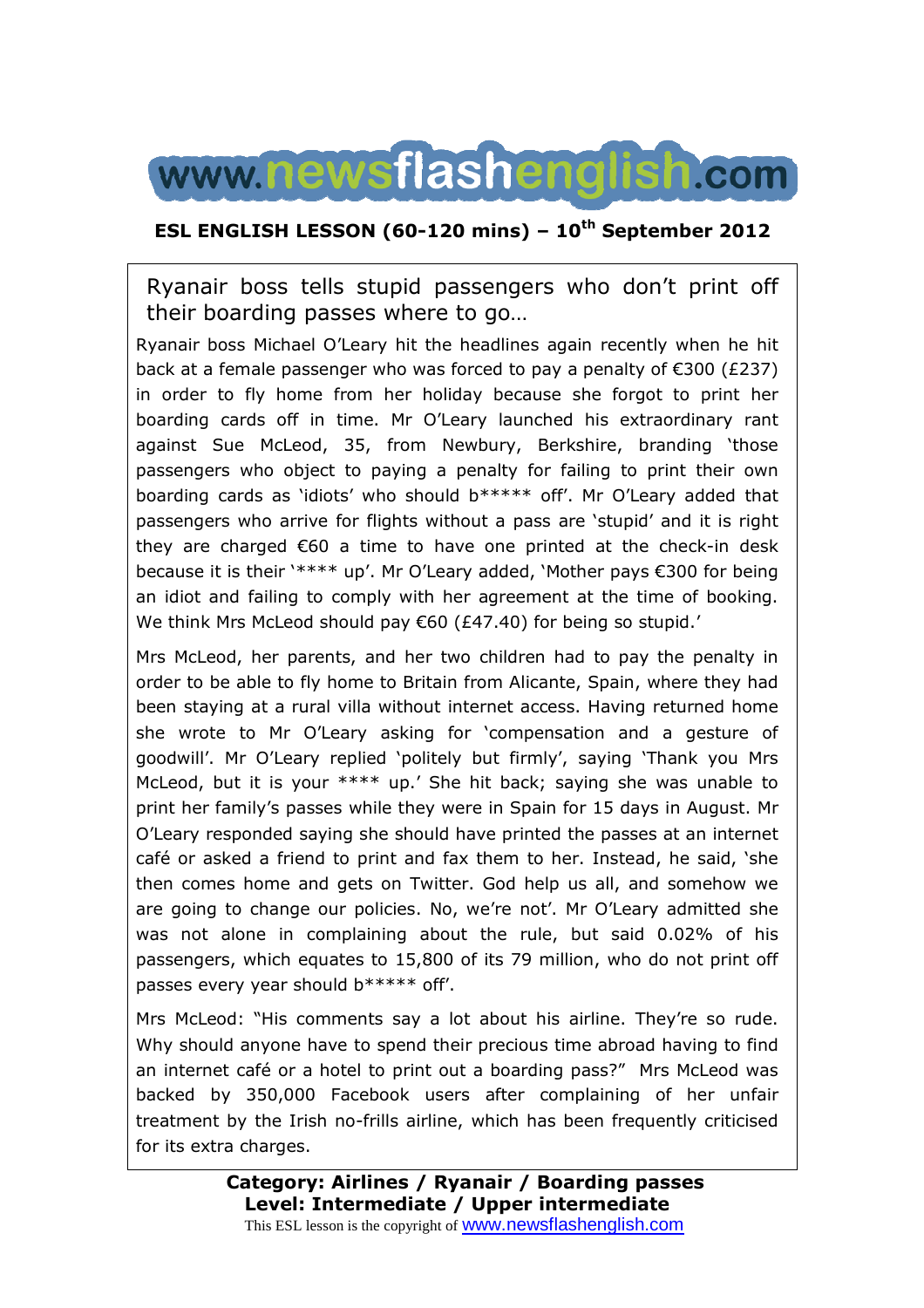# **EXERCISES**

1. Ryanair: Think of three things you know about Ryanair. Go round the room swapping details with others.

2. Dictation: The teacher will read four to six lines of the article slowly and clearly. Students will write down what they hear. The teacher will repeat the passage slowly again. Self-correct your work from page one - filling in spaces and correcting mistakes. Be honest with yourself on the number of errors. Advise the teacher of your total number of errors. Less than five is very good. Ten is acceptable. Any more is room for improvement! More than twenty - you need to do some work!

3. Reading: The students should now read the article aloud, swapping readers every paragraph.

4. Vocabulary: Students should now look through the article and underline any vocabulary they do not know. Look in dictionaries. Discuss and help each other out. The teacher will go through and explain any unknown words or phrases.

5. The article: Students should look through the article with the teacher.

- a) What is the article about?
- b) What do you think about the article?
- c) **Discuss the article**

6. Ryanair: Think of five things you know about Ryanair from the article. Then add five other things you know about the no-frills airline. Write them below. Discuss together. What are your conclusions?

| From the article | Your own ideas |
|------------------|----------------|
|                  |                |
|                  |                |
|                  |                |
|                  |                |
|                  |                |

**The teacher** will choose some pairs to discuss their findings in front of the class.

7. Let's roleplay 1: In pairs/groups. One of you is the interviewer. The others are one of the following people. You are in the *Discussion FM* radio studio in London. Today's interview is about: *Ryanair. 10 minutes.* 

| Michael O'Leary | A journalist        |  |
|-----------------|---------------------|--|
| Sue McLeod      | A Ryanair passenger |  |

**The teacher** will choose some pairs to roleplay their interview in front of the class.

8. Let's roleplay 2: In pairs. You are in pub in a European airport where low cost airlines fly in and out of. Start a conversation about '*Ryanair'. 5-minutes.* 

Find this and similar lessons at http://www.NewsFlashEnglish.com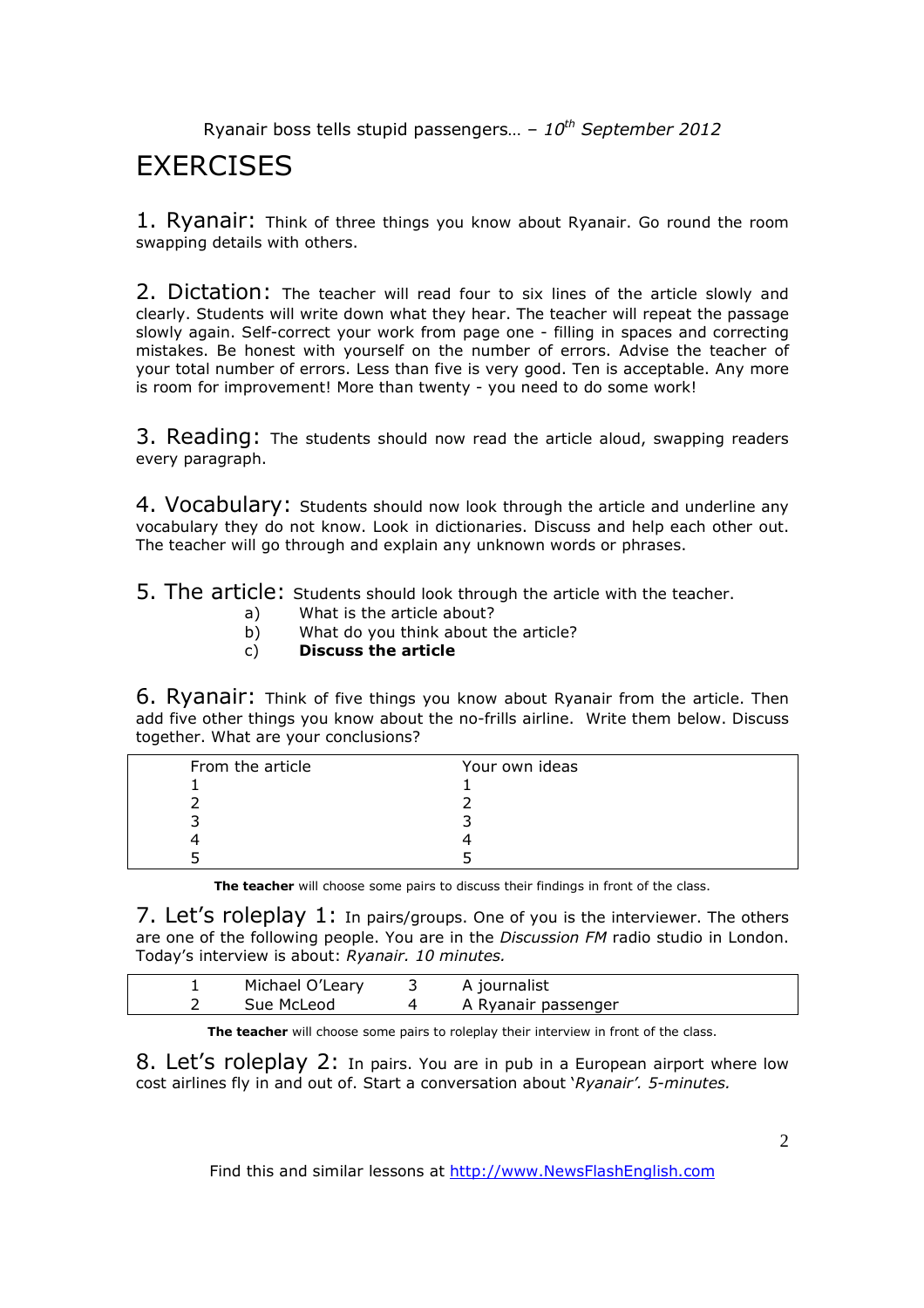9. Let's think! In pairs. On the board write as many words as you can to do with *Ryanair*. *One-two minutes.* Compare with other teams. Using your words compile a short dialogue together.

10. Booking a ticket on Ryanair: In pairs discuss how you would book a ticket on Ryanair. Explain all the hidden extras involved.

11. Let's roleplay 3: In pairs. You are at the check-in desk at the airport you are flying from. One of you has forgotten to print off your boarding pass. The other is the check-in person; roleplay the situation. *5-minutes.*

12. Flying with Ryanair/a low cost airline: In pairs discuss a flight you took recently on Ryanair/a low cost airline (Imagine!).

13. Let's do 'The Article Quiz': Have the students quiz each other in pairs. They score a point for each correct answer and half a point each time they have to look at the article for help. See who can get the highest score!

#### **Student A**

- 1) Name the airline.
- 2) Name the airline boss.
- 3) Name the air passenger.<br>4) Name the social network
- 4) Name the social networks.<br>5) How much did this lady has
- 5) How much did this lady have to pay to print the boarding passes? **Student B**
- 1) How many people a year fly on the airline?
- 2) How many 'backers' did the lady get?
- 3) What did the lady say in summing up what the airline boss said?
- 4) Who did the lady travel with home on her return journey?
- 5) Where did the lady stay?

14. Low cost airlines: Think of five positive things about low cost airlines. Then add five things you dislike about them. Write them below. Discuss together. What are your conclusions?

| Positive things | Negative things |
|-----------------|-----------------|
|                 |                 |
|                 |                 |
|                 |                 |
|                 |                 |
|                 |                 |

**The teacher** will choose some pairs to discuss their findings in front of the class.

15. Let's write an e-mail: Write and send a 200 word e-mail to your teacher about*: Ryanair.* Your e-mail can be read out in class.

16. Sentence starters: Finish these sentence starters. Correct your mistakes. Compare what other people have written.

- a) Low cost airlines \_\_\_\_\_\_\_\_\_\_\_\_\_\_\_\_\_\_\_\_\_\_\_\_\_\_\_\_\_\_\_\_\_\_\_\_\_\_\_\_\_\_\_\_\_\_\_
- b) Ryanair **and a component of the set of the set of the set of the set of the set of the set of the set of the set of the set of the set of the set of the set of the set of the set of the set of the set of the set of the**
- c) Mr O'Leary

Find this and similar lessons at http://www.NewsFlashEnglish.com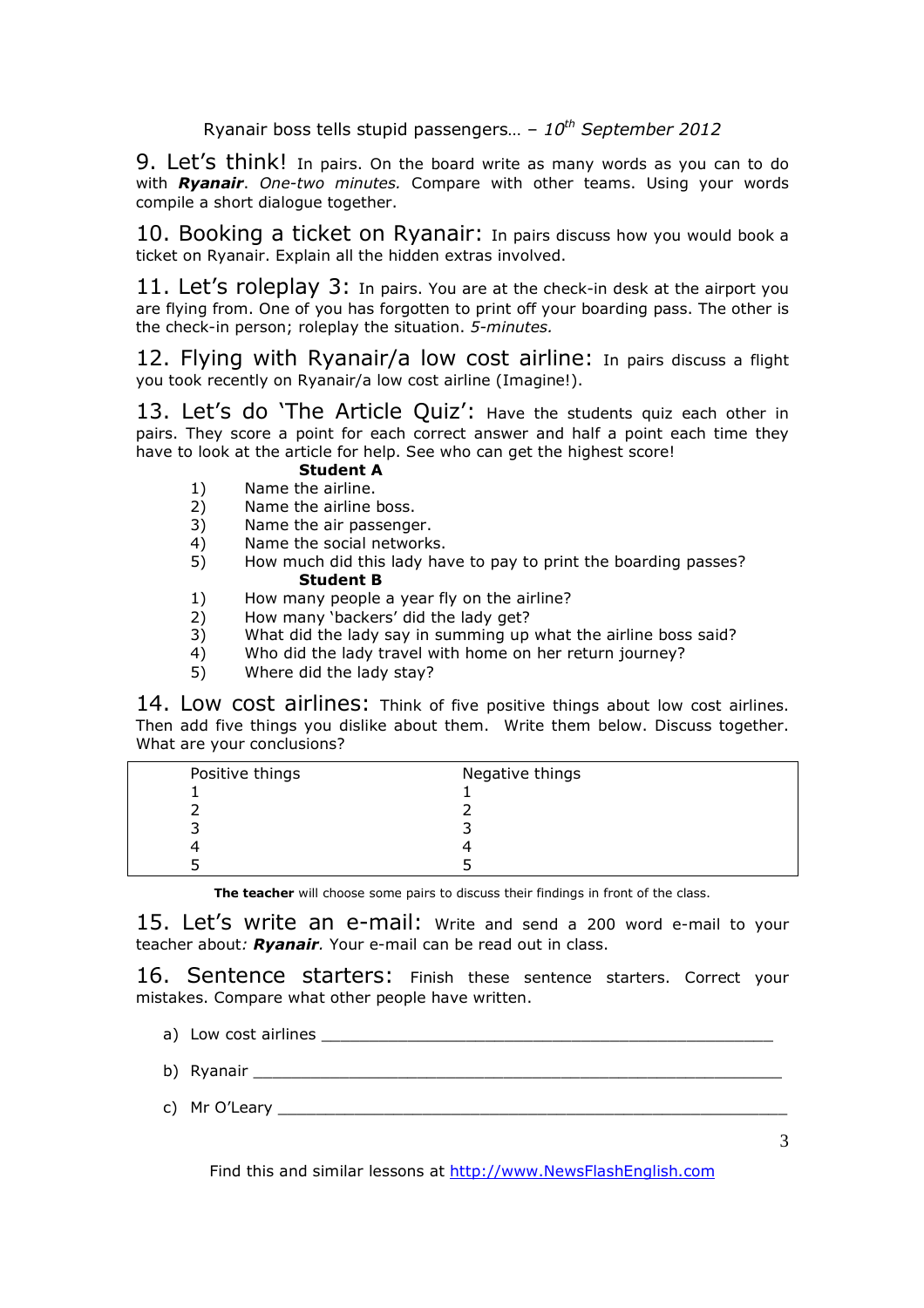## DISCUSSION

#### **Student A questions**

- 1) Did the headline make you want to read the article?<br>2) Was Mr O'l eary right to slag off his customers?
- Was Mr O'Leary right to slag off his customers?
- 3) Was Mr O'Leary right to swear at his customers?
- 4) Have you ever experienced a problem getting home from your holiday with an airline?
- 5) Was Mrs McLeod right to complain?
- 6) Why didn't Mrs McLeod go to an internet café?
- 7) Was Mrs McLeod 'stupid' by not printing out her boarding passes?
- 8) What advice would you offer Ryanair about this issue?
- 9) What advice would you offer Mrs McLeod?
- 10) Have you learnt anything in today's English lesson?

#### **Student B questions**

- 1) What do you think about what you read?
- 2) Have you ever flown on Ryanair?
- 3) How have budget airlines evolved over the last decade?
- 4) What is the best airline deal you took?
- 5) Is Michael O'Leary right with his comments?
- 6) Would you pay €60 if you forgot to print off your boarding pass?
- 7) What does this article tell you?
- 8) Are we right to criticise Ryanair?
- 9) Will Sue McLeod fly with Ryanair again?
- 10) Did you like this discussion?

## SPEAKING

### Let's discuss! Ryanair/Low cost airlines

*Allow 10-15 minutes – As a class / small groups / pairs / 1 to 1*

20 things about Ryanair/Low cost airlines

The teacher can moderate the session.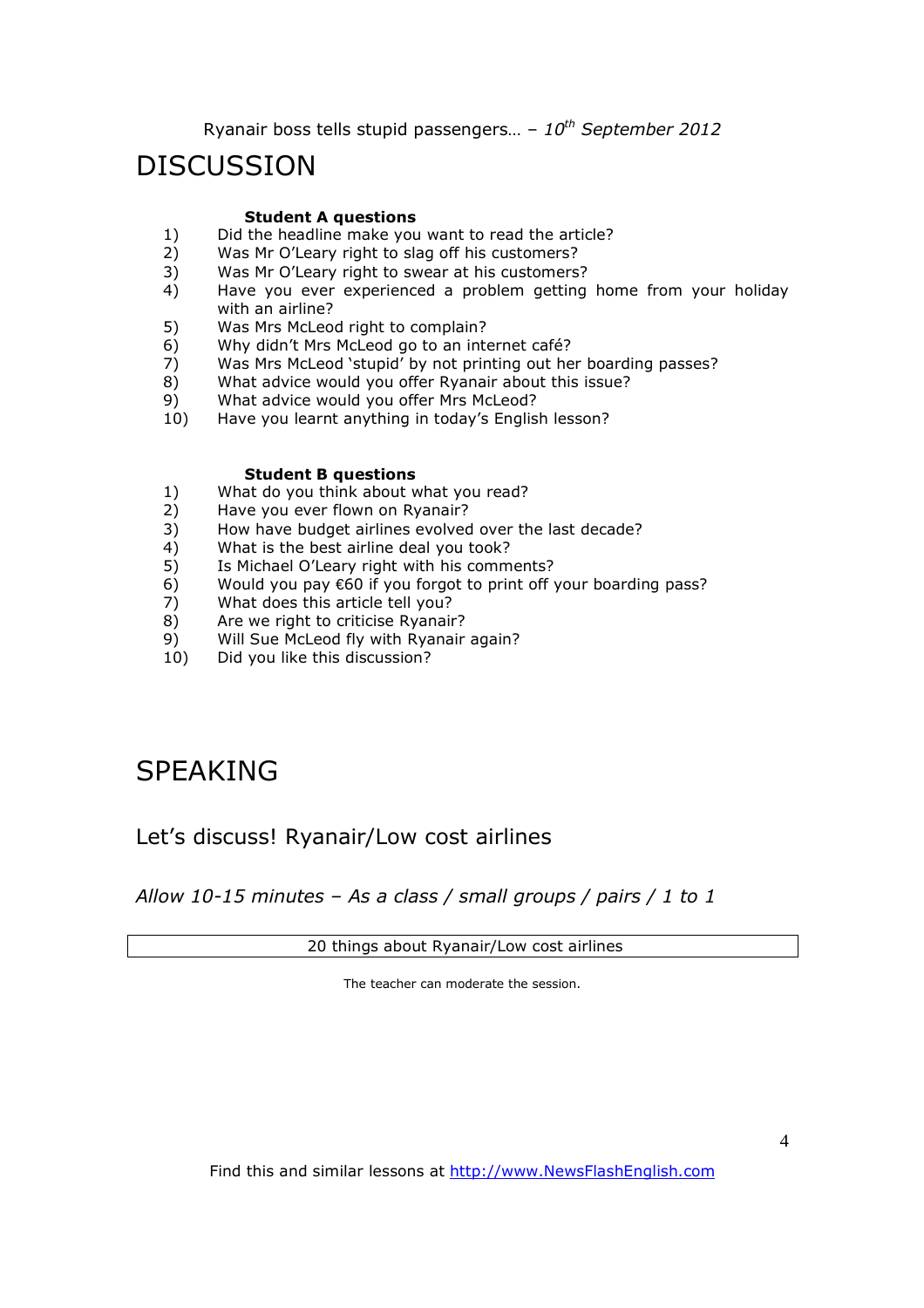# GAP FILL: READING:

*Put the words into the gaps in the text.* 

| Ryanair boss tells stupid passengers who<br>don't print off their boarding passes where                                                                                                                                               | idiots          |
|---------------------------------------------------------------------------------------------------------------------------------------------------------------------------------------------------------------------------------------|-----------------|
| to go                                                                                                                                                                                                                                 | boss            |
| Ryanair (1)_______ Michael O'Leary hit the headlines again<br>recently when he hit back at a female (2)____ who was<br>forced to pay a penalty of $\epsilon$ 300 (£237) in order to fly home                                          | comply          |
| from her holiday because she forgot to print her boarding<br>cards off in time. Mr O'Leary launched his extraordinary rant                                                                                                            | flights         |
| against Sue McLeod, 35, from Newbury, Berkshire, branding<br>'those passengers who (3) _____ to paying a penalty for failing                                                                                                          | Check-in        |
| to print their own boarding cards as $'(4)$ ______ who should<br>b***** off'. Mr O'Leary added that passengers who arrive for                                                                                                         | object          |
| (5) _____ without a pass are 'stupid' and it is right they are<br>charged $\epsilon$ 60 a time to have one printed at the $(6)$ _____ desk                                                                                            | stupid          |
| because it is their '**** up'. Mr O'Leary added, 'Mother pays<br>€300 for being an idiot and failing to (7)____ with her<br>agreement at the time of booking. We think Mrs McLeod should<br>pay €60 (£47.40) for being so (8)______.' | passenger       |
| Mrs McLeod, her parents, and her two children had to pay the<br>(1) in order to be able to fly home to Britain from<br>Alicante, Spain, where they had been staying at a (2)____                                                      | <i>internet</i> |
| villa without internet access. Having returned home she wrote<br>to Mr O'Leary asking for $'(3)$ and a $(4)$ of                                                                                                                       | penalty         |
| (5)_______'. Mr O'Leary replied 'politely but firmly', saying<br>'Thank you Mrs McLeod, but it is your **** up.' She hit back;                                                                                                        | compensation    |
| saying she was unable to print her family's passes while they                                                                                                                                                                         | fax             |
| were in Spain for 15 days in August. Mr O'Leary responded<br>saying she should have printed the passes at an (6) ______ café                                                                                                          | gesture         |

or asked a friend to print and (7)\_\_\_\_\_ them to her. Instead, he said, 'she then comes home and gets on Twitter. God help us all, and somehow we are going to change our (8)\_\_\_\_\_. No, we're not'. Mr O'Leary admitted she was not alone in complaining about the rule, but said 0.02% of his passengers, which equates to 15,800 of its 79 million, who do not print off passes every year should b\*\*\*\*\* off'. *goodwill policies*

Find this and similar lessons at http://www.NewsFlashEnglish.com

*rural*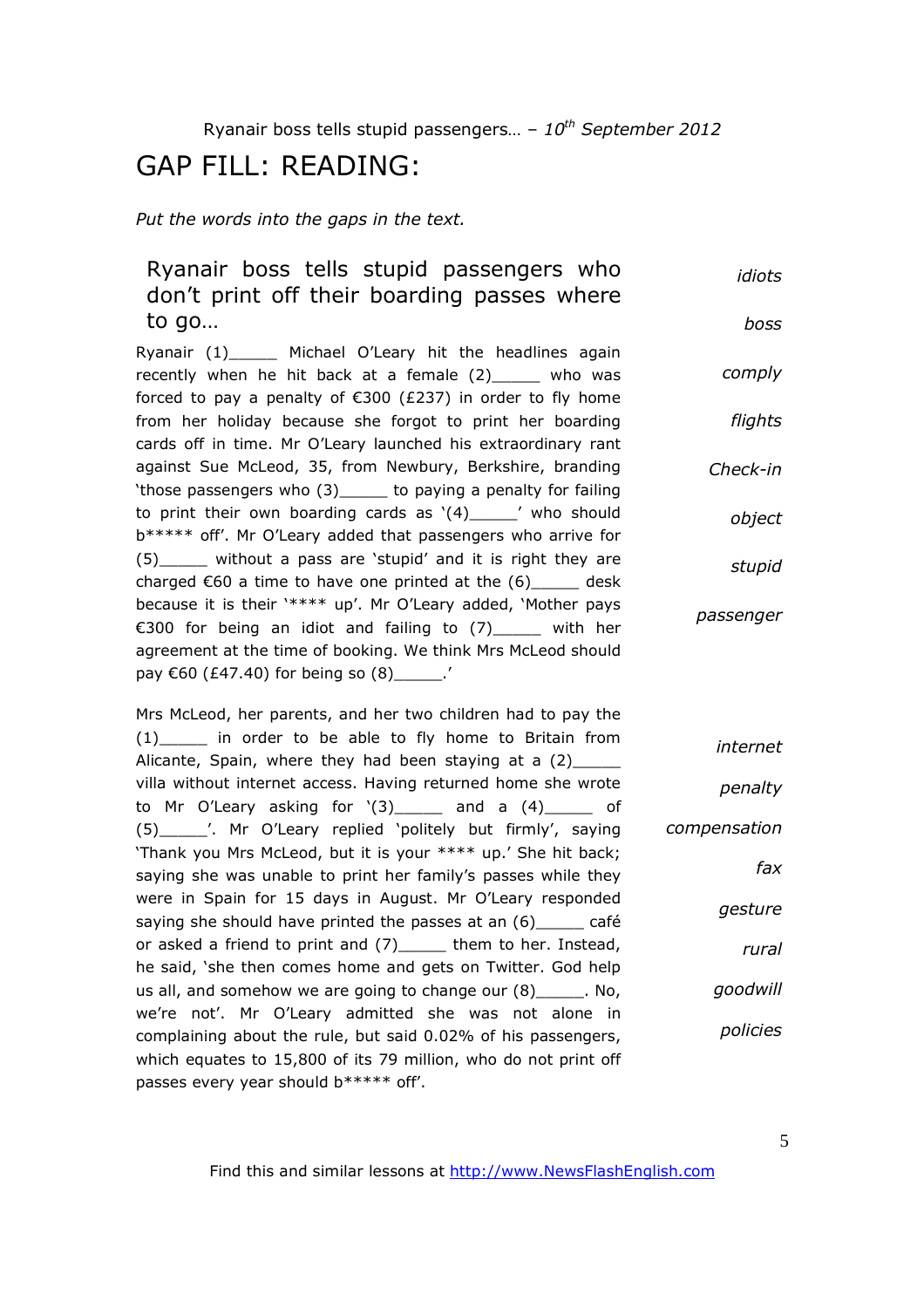# GAP FILL: LISTENING:

*Listen and fill in the spaces.* 

## Ryanair boss tells stupid passengers who don't print off their boarding passes where to go…

Ryanair boss Michael O'Leary \_\_\_\_\_\_\_\_\_\_\_\_\_\_\_\_\_ again recently when he hit back at a female passenger who was forced to pay a penalty of €300 (£237) in order to fly home from her holiday because \_\_\_\_\_\_\_\_\_\_\_\_\_\_\_\_\_\_\_ her boarding cards off in time. Mr O'Leary launched his extraordinary rant against Sue McLeod, 35, from Newbury, Berkshire, branding 'those passengers who object to paying a penalty their own boarding cards as 'idiots' who should b\*\*\*\*\* off'. Mr O'Leary added that passengers who arrive for flights  $\Box$  > stupid' and it is right they are charged  $\epsilon$ 60 a time to have one printed at the check-in desk because it is their '\*\*\*\* up'. Mr O'Leary added, 'Mother pays €300 for being an idiot and failing to comply with her agreement at \_\_\_\_\_\_\_\_\_\_\_\_\_\_\_\_\_\_\_\_\_. We think Mrs McLeod should pay €60 (£47.40) \_\_\_\_\_\_\_\_\_\_\_\_\_\_\_\_\_\_\_\_\_\_.' Mrs McLeod, her parents, and \_\_\_\_\_\_\_\_\_\_\_\_\_\_\_\_\_\_\_\_\_\_\_\_\_ to pay the penalty in order to be able to fly home to Britain from Alicante, Spain, where they had been staying at a rural villa **waxaa ka markaalad ah ay ka markaalad ah ay** . Having returned home she wrote to Mr O'Leary asking for 'compensation and a gesture of goodwill'. Mr O'Leary replied '\_\_\_\_\_\_\_\_\_\_\_\_\_\_\_\_\_\_\_\_\_\_', saying 'Thank you Mrs McLeod, but it is your \*\*\*\* up.' She hit back; saying she was unable to print her family's passes while they were in Spain for 15 days in August. Mr O'Leary responded saying she \_\_\_\_\_\_\_\_\_\_\_\_\_\_\_\_\_\_\_\_\_\_\_\_ the passes at an internet café or asked a friend to print and fax them to her. Instead, he said, 'she then comes home and gets on Twitter. **EXECUTE:** The somehow we are going to change our policies. No, we're not'. Mr O'Leary admitted she was not alone in complaining about the rule, but said 0.02% of his passengers, which equates to 15,800 of its 79 million, million, million, million, million, million, million, mode and match passes every year should b\*\*\*\*\* off'.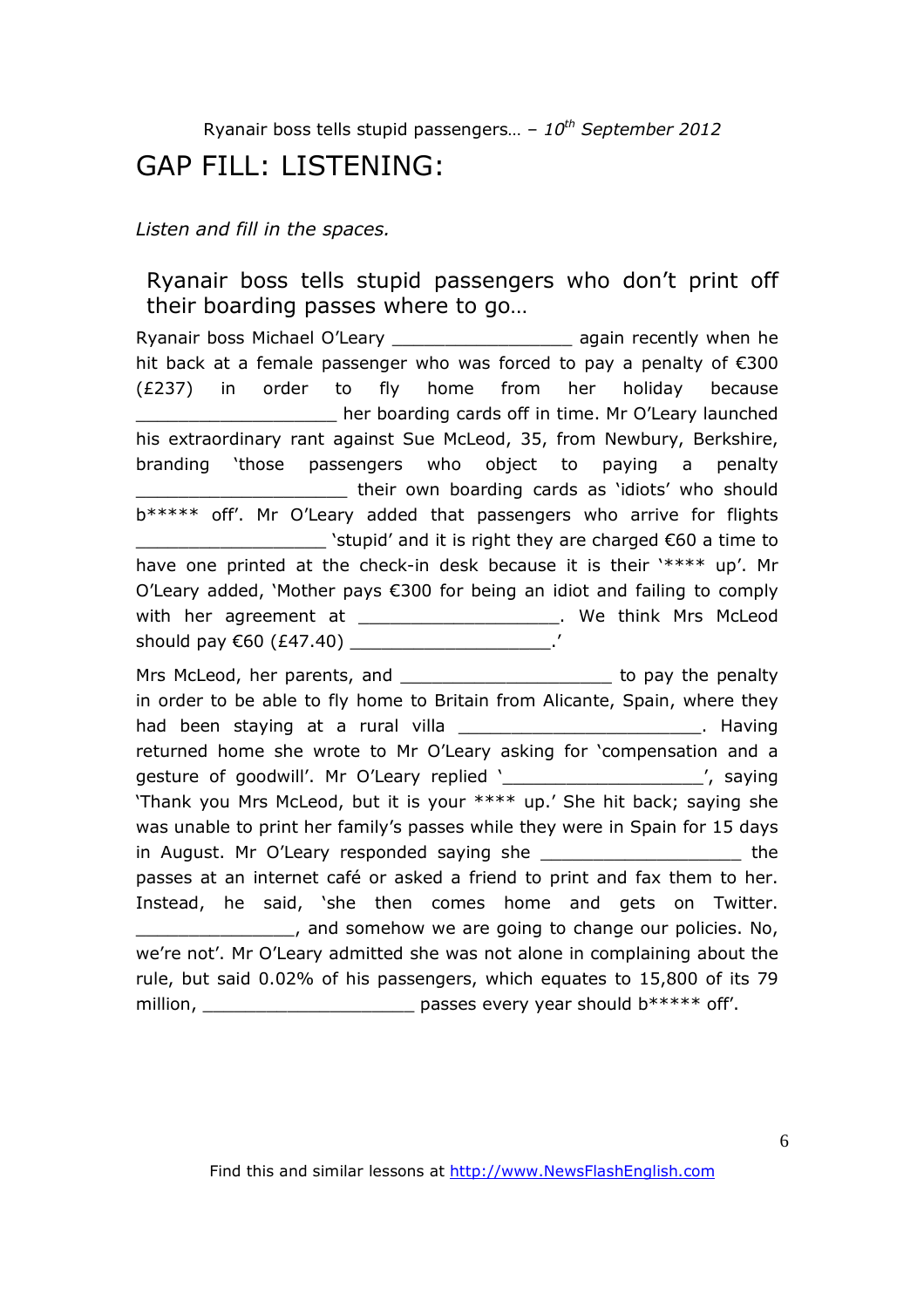## GRAMMAR:

Put the words into the gaps in the text.

#### Ryanair boss tells stupid passengers who don't print off their boarding passes where to go… *for his*

Ryanair boss Michael O'Leary hit the headlines again recently when he hit back at a female passenger who was forced to pay a penalty of  $\epsilon$ 300 (£237) in order to fly home from (1) holiday because (2) forgot to print her boarding cards off in time. Mr O'Leary launched (3) extraordinary rant against Sue McLeod, 35, from Newbury, Berkshire, branding 'those passengers (4)\_\_ object to paying a penalty for failing to print their own boarding cards as 'idiots' who should b\*\*\*\*\* off'. Mr O'Leary added that passengers who arrive (5) flights without a pass are 'stupid' and it is right they are charged €60 a time to have one printed (6) the check-in desk because it is their '\*\*\*\* up'. Mr O'Leary added, 'Mother pays €300 for being an idiot and failing to comply with her agreement at the time of booking. (7) think Mrs McLeod should pay  $€60$  (£47.40) for being (8)\_ stupid.' *who she her we so at*

Mrs McLeod, her parents, and her two children had to pay the penalty in order to be able to fly home to Britain from Alicante, Spain, (1) they had been staying at a rural villa without internet access. Having returned home she wrote to Mr O'Leary asking for 'compensation and a gesture of goodwill'. Mr O'Leary replied 'politely but firmly', saying 'Thank you Mrs McLeod, but it is your \*\*\*\* up.' She hit back; saying she was unable to print her family's passes (2) (3) were in Spain for 15 days in August. Mr O'Leary responded saying she should have printed the passes at an internet café or asked a friend to print and fax  $(4)$  to her. Instead, he said, 'she (5) comes home and gets on Twitter. God help us all, and (6) we are going to change our policies. No, we're not'. Mr O'Leary admitted she was not alone in complaining about the rule, but said 0.02% of his passengers, (7)\_\_ equates to 15,800 of its 79 million, who do not print off passes every year  $(8)$  b\*\*\*\*\* off'. *they should somehow while then them where which*